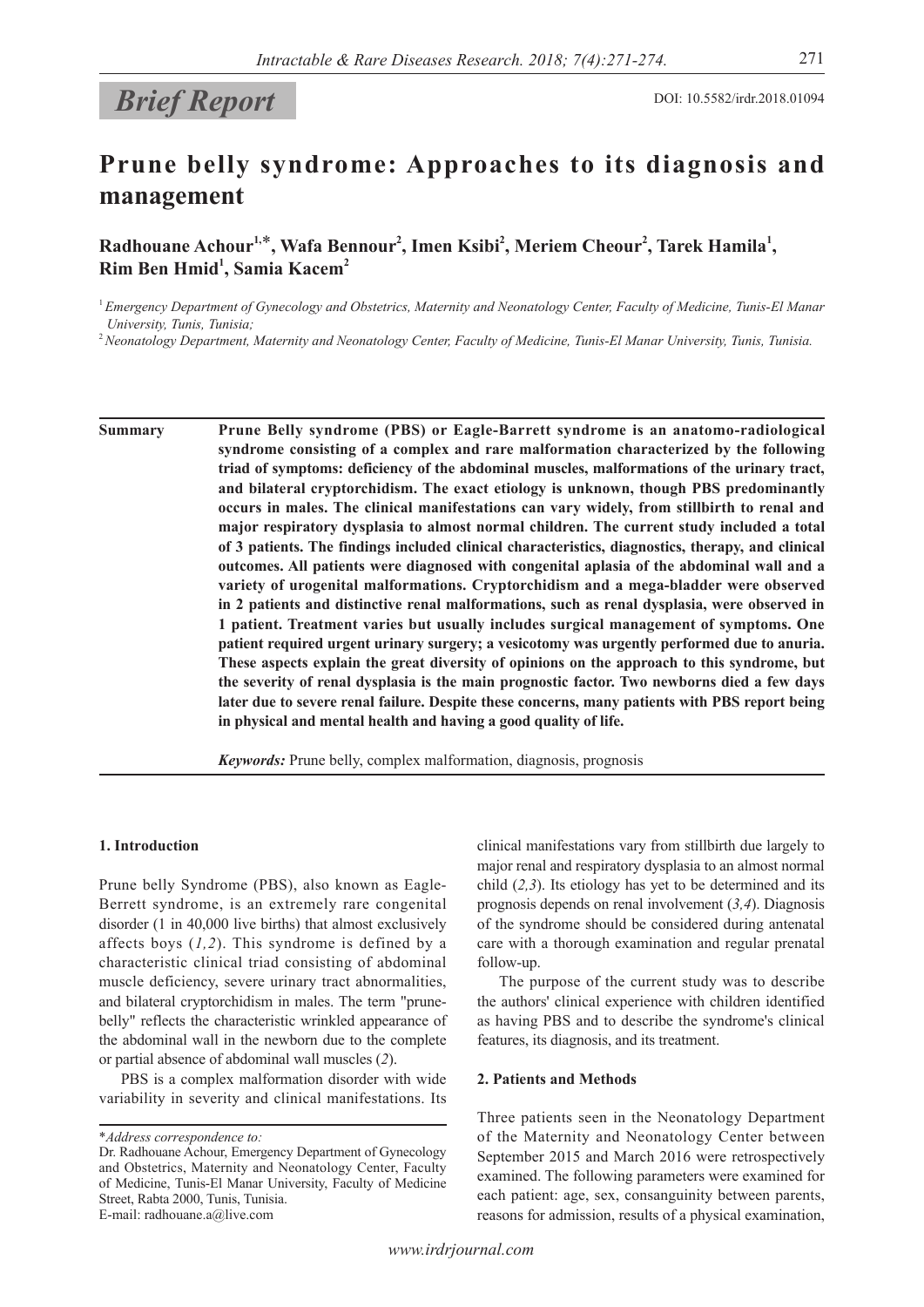

**Figure 1. AXR showing a flaccid and distended abdomen in PBS.**

paraclinical results (biological and radiological), and treatment (medical or surgical treatment).

#### 2.1. *Case 1*

Baby E is a male born from a non-consanguineous marriage. The second twin of a bi-chorionic bi-amniotic twin pregnancy, Baby E. was delivered by caesarean section at 36 weeks due to breech presentation. There was no family history of genetic or congenital diseases. At birth, the newborn was admitted to this Department for severe bilateral uretero-pyelo-calyceal dilatation, diagnosed antenatally by ultrasound. An MRI was done at 32 weeks' gestation. The scan showed a megabladder, a small quantity of ascites, hypotonic intestinal loops, and a short femur. PBS was therefore considered. The twin was not affected.

At admission, the abdomen was bloated and hypoplasia of the abdominal musculature was evident. No abdominal masses were palpated and no obvious malformations, and especially those of the genitalia or spine, were noted. An abdominal x-ray (AXR) was performed upon admission and it showed a distended abdomen (Figure 1). An abdominal ultrasound was performed on day 2 of life, and it showed significant bladder distension associated with bilateral hydronephrosis and renal parenchymal dysplasia. Cranial sonography was normal.

The syndrome was progressively fatal. Anuria occurred on day 3, necessitating an emergency vesicotomy. Death occurred 7 days later on day 10 of life due to severe renal failure.

### 2.2. *Case 2*

Baby A is a male born from a non-consanguineous marriage. The pregnancy was uncomplicated. An antenatal ultrasound was done in the fifth month of pregnancy, and it showed dilatation of the entire urinary tract with thinning of the renal parenchyma. The newborn was delivered vaginally. The newborn experienced



**Figure 2. Hypoplasia of abdominal musculature with abdominal bloating.**



**Figure 3. Significant bilateral pyelocalyceal dilatation on renal ultrasound.**

respiratory distress, so it was admitted at hour 1 of life, and oxygen supplementation was required.

Upon admission, the newborn had an overdistended abdomen with hypoplasia of the abdominal musculature (Figure 2). Biological renal tests revealed abnormalities that caused severe renal failure, so an emergency abdominal ultrasound was performed. It showed significant bilateral urinary dilatation with renal parenchymal thinning and multicystic renal dysplasia (Figure 3).

Given the complexity of the urinary malformations and the poor renal prognosis, the newborn was entrusted to his parents and his chronic renal failure was managed conservatively. He died a few days later.

#### 2.3. *Case 3*

Baby M is a male born from a first-degree consanguineous marriage. The newborn was delivered by emergency cesarean section at 32 weeks' gestation due to acute fetal distress and breech presentation. An antenatal ultrasound performed at 30 weeks of gestation revealed polyhydramnios, dilatation of the digestive tract suggesting a small intestinal atresia, and talipes equinovarus (clubfoot). Amniocentesis was normal. At birth, the newborn had respiratory distress. The abdomen was bloated, and the newborn had bilateral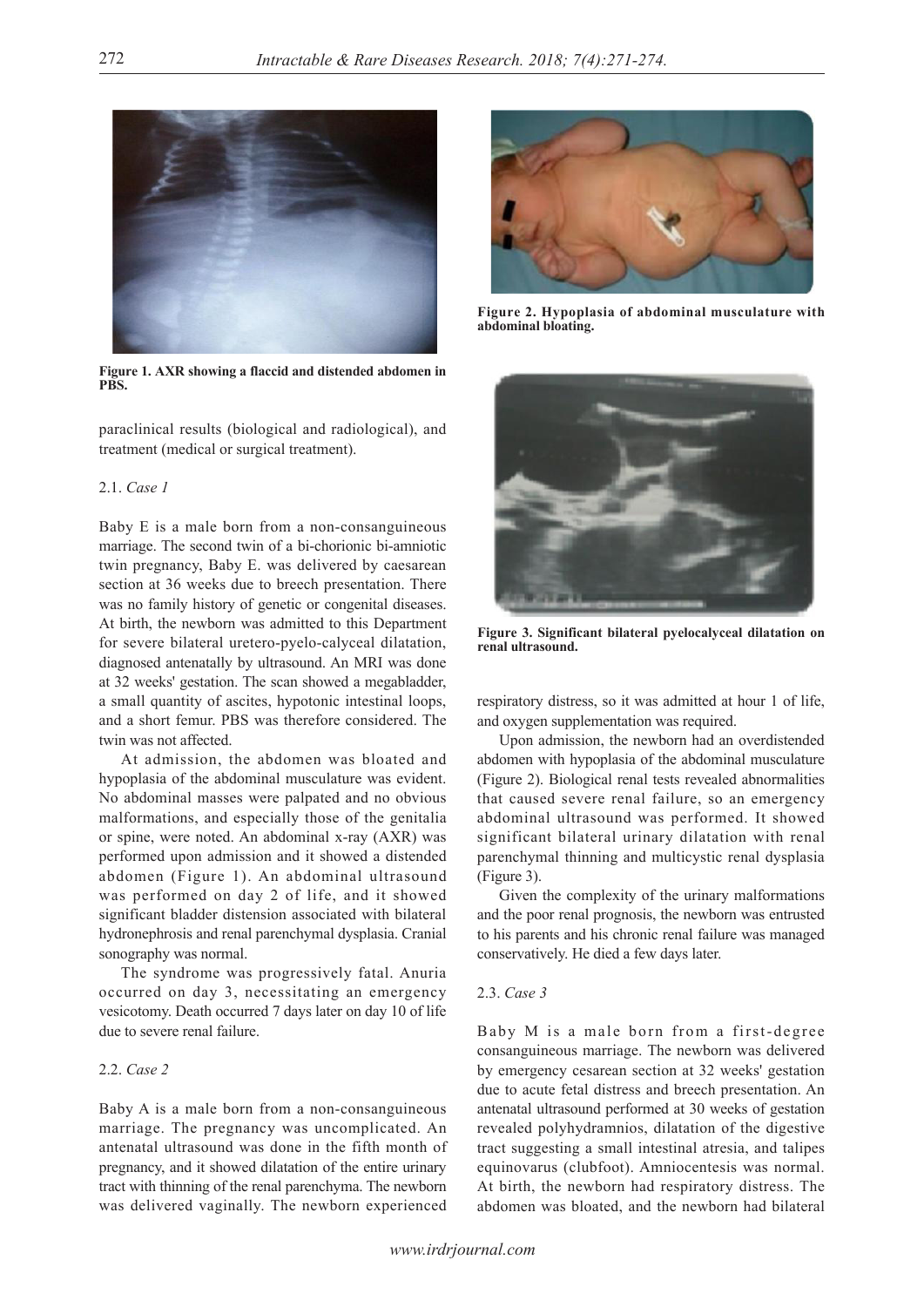

**Figure 4. Abdominal bloating with bilateral cryptorchidism.**

cryptorchidism and clubfoot (Figure 4).

The newborn was admitted to manage respiratory distress related to hyaline membrane disease. Continuous positive airway pressure (CPAP) was administered, and the newborn's respiration subsequently improved. An abdominal ultrasound was performed on day 2 showing a moderate dilatation of the pyelocalyceal cavities. However, renal function was normal. A point worth noting is that the fetus was diagnosed with atresia of the small intestine antenatally, but that condition was ruled out due to the passage of flatus. Thus, feeding per os was gradually introduced.

When the baby was discharged, it was referred to Pediatric Surgery. Afterwards, contact with the family was lost.

#### **3. Results and Discussion**

All three newborns studied were males. Consanguinity was only reported in the case of Baby M (Case 3). Moreover, Baby E had an unaffected twin, so consanguinity seemed to not be the direct cause of PBS.

In the 3 patients studied, ultrasonographic abnormalities were identified prenatally, but PBS was considered prenatally in only one case (Case 1). The syndrome was diagnosed too late into the pregnancy, precluding termination. The other two cases were diagnosed postnatally based on clinical and ultrasonographic findings.

Clinical manifestations can vary. Indeed, ectopic testes may be missed, as was true in Case 1. A skeletal abnormality (clubfoot) was noted in Case 3. Progression of the syndrome is often unpredictable. Rapid deterioration of renal function was observed in Baby M (Case 3); a vesicotomy was urgently performed due to anuria. This was not true in Case 2, where abdominal ultrasound showed significant bilateral urinary dilatation with thinning of the renal parenchyma and multisystem renal dysplasia. Given the complexity of the urinary malformations and the poor renal prognosis, the syndrome was treated conservatively. Both infants

died a few days later due to severe renal failure.

PBS, also known as Eagle-Berrett Syndrome, is an extremely rare complex malformation with an estimated incidence of 1 in 30,000 to 50,000 births (*1-4*).

More than 95% of affected individuals are males (*1,3*). In fact, fewer than 30 cases of PBS in girls have been reported in the literature (*5,6*).

This pathology seems to be rarer nowadays as early antenatal ultrasound diagnosis is routinely performed, thus allowing termination of an undesired pregnancy (*3*). The etiology of PBS remains unclear. It does not seem to have a genetic basis. However, the syndrome's marked predominance in males suggests a possible genetic basis with autosomal recessive inheritance linked to sex (*4*). Consanguinity is not uncommon in patients with PBS, so familial factors may be involved (*2*).

PBS was first identified in 1950 by Eagle and Barrett (5) as a triad of congenital anomalies: deficient musculature in the anterior abdominal wall, urinary tract abnormalities, and bilateral cryptorchidism. The origin of these anomalies is not yet fully understood. Several theories have been formulated. According to one, those abnormalities are due to a prenatal obstruction of the urinary tract that leads to dilatation of the urinary tract and abdominal distension in the fetus, resulting in hypoplasia of the muscles of the abdominal wall and undescended testes (*1,5*). According to another theory, the underlying defect in PBS is abnormal mesoderm development secondary to defective migration or differentiation of the lateral mesoderm into the abdominal musculature or muscles of the urinary tract occurring between the sixth and tenth week of gestation (*3,5*). Aplasia of the abdominal musculature induces protrusion of the anterior abdominal wall, which gives the skin a crumpled appearance reminiscent of the skin of a "prune" and hence the name PBS.

Various urinary malformations have been observed and three clinical forms may occur (*3*): *i*) A non-viable oligoanuric form with severe renal dysplasia; *ii*) A severe form with significant renal dysplasia associated with megaureters, a megabladder, and progressive renal failure; and *iii*) A form with moderate renal dysplasia and dilatation of the urinary tract to an extent but a good prognosis.

Bilateral cryptorchidism completes the PBS triad. The causes of undescended testes are idiopathic (*3*). However, those clinical manifestations vary in terms of severity and when they develop. Indeed, ectopic testes may be missed in some cases along with abnormalities in the abdominal wall, which are typical of PBS (*3,5*).

Although PBS is defined as deficient musculature in the anterior abdominal wall, urinary tract abnormalities, and bilateral cryptorchidism, it is in fact a multisystem disease, with patients displaying cardiopulmonary, gastrointestinal, and musculoskeletal anomalies to a varying degree. Indeed, several cases have been reported in the literature. According to a study by